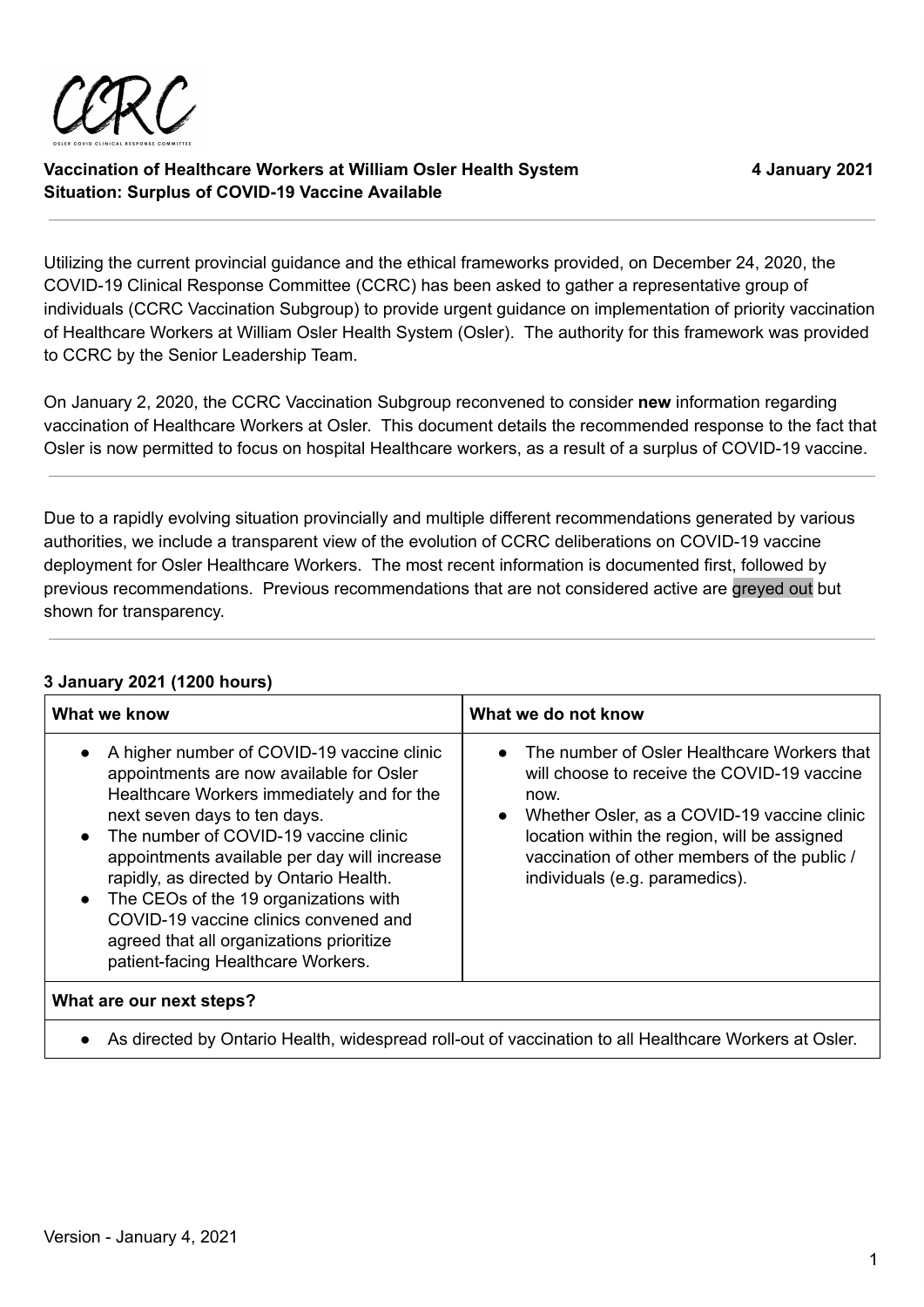## **CCRC Recommendations / Clarifications (4 January 2021 1500 hours)**

- The Vaccine Incident Management Team operationalizes the recommendations put forward.
- In keeping with previous principles, stratification should be as simple as possible.
- It is recognized that restriction to access (appointment booking) for non-patient facing Healthcare Workers will not be enforced; we will leverage the honour system on which we so often rely.
- The patient facing (direct patient contact) group are prioritized at the direction of the provincial CEO consensus and can be defined as follows:
	- Anyone who has direct patient contact in any capacity;
	- Anyone working in an inpatient, outpatient or lab area (with or without direct patient contact);
	- Staff performing a screening or greeting function.
- The non-patient facing (non-direct patient contact) group are considered as follows:
	- Back-office staff with no direct patient contact (e.g. HR, Finance, Communications);
	- Staff working from home.
- An immediate, simple solution to COVID-19 vaccine appointment booking should be employed as rapidly as possible.

## **CCRC January 2, 2021 (1630 hours)**

| What we know                                                                                                                                                                                                                                                                                                                       | What we do not know                                                                                                                                                                                                                                                                                |
|------------------------------------------------------------------------------------------------------------------------------------------------------------------------------------------------------------------------------------------------------------------------------------------------------------------------------------|----------------------------------------------------------------------------------------------------------------------------------------------------------------------------------------------------------------------------------------------------------------------------------------------------|
| A higher number of COVID-19 vaccine clinic<br>$\bullet$<br>appointments are now available for Osler<br>Healthcare Workers immediately and for the<br>next seven days to ten days.<br>The number of COVID-19 vaccine clinic<br>$\bullet$<br>appointments available per day will increase<br>rapidly, as directed by Ontario Health. | • The number of Osler Healthcare Workers that<br>will choose to receive the COVID-19 vaccine<br>now.<br>Whether Osler, as a COVID-19 vaccine clinic<br>$\bullet$<br>location within the region, will be assigned<br>vaccination of other members of the public /<br>individuals (e.g. paramedics). |
| What are our next steps?                                                                                                                                                                                                                                                                                                           |                                                                                                                                                                                                                                                                                                    |
|                                                                                                                                                                                                                                                                                                                                    |                                                                                                                                                                                                                                                                                                    |

As directed by Ontario Health, widespread roll-out of vaccination to all Healthcare Workers at Osler.

## **CCRC Recommendations**

- As everyone at Osler will be offered a COVID-19 vaccine within a very short time frame (e.g. seven to ten days), the issue to be addressed has shifted drastically from one of scarcity and careful resource allocation (prioritization) to one of vaccine surplus availability, logistics and distribution, as well as vaccine hesitancy. As a result, there is no longer a reasonable need to offer priority access to the vaccine for high risk / patient-facing areas at Osler.
- The interim survey that was established to register interest of staff and physicians in access to the COVID-19 vaccine within the high-risk areas will be closed as this process is no longer required.
- The individuals who responded to the interim survey should be acknowledged in the first communication and that they will be offered a COVID-19 vaccine in the next 48 hours.
- Widespread access to the COVID-19 vaccine to all Osler Healthcare Workers is best enabled by an online appointment booking tool readily available at the time of the roll-out.